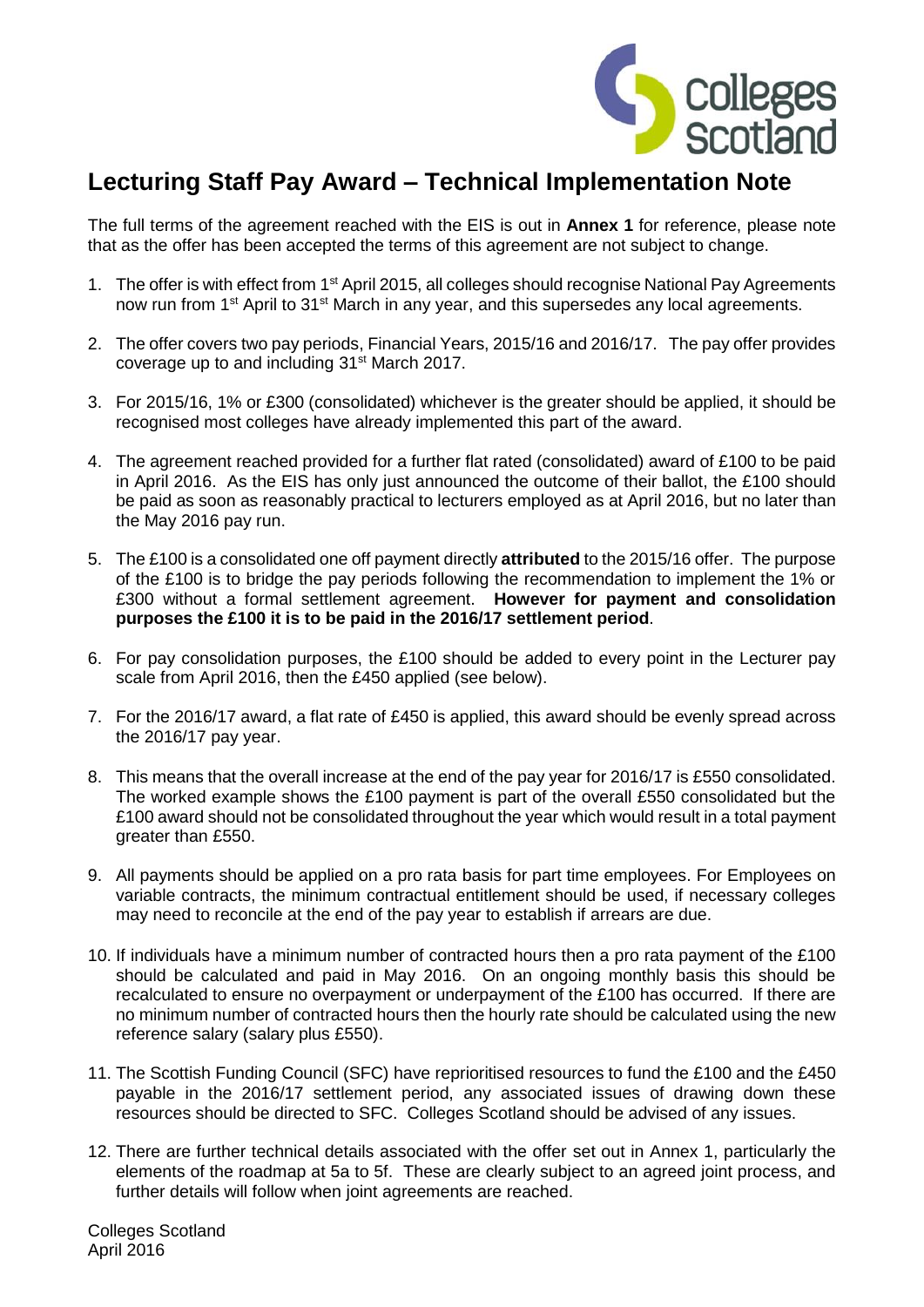## **Worked Example B Based on Existing Salary of £35k**

| Assumes a total pay award of £550 to be made in FY 2016/17. |            |                                     |
|-------------------------------------------------------------|------------|-------------------------------------|
| Salary at 31/3/16                                           | £35,000.00 |                                     |
| Additional £100 Award                                       | £100.00    | Total to be paid May 16             |
| Sub-total                                                   | £35,100.00 |                                     |
| FY 2016/17 Award                                            | £450.00    | To be paid evenly across<br>FY16/17 |
| <b>Revised Salary</b>                                       | £35,550.00 |                                     |
| Apr 2016 Pay Run                                            |            | £2,916.67 £35,000 X 1/12            |
| May 2016 Pay Run                                            |            |                                     |
| <b>Revised Salary</b>                                       | £2,954.17  | £35,450 X 1/12                      |
| <b>Additional £100 Award</b>                                | £100.00    | To be paid upfront in May 16        |
| Additional £450 Award x 2/12 (Apr/May16)                    | £37.50     | Apr 16 Back pay £450 X 1/12         |
| May 2016 Payment                                            | £3,091.67  |                                     |
|                                                             |            |                                     |
|                                                             |            |                                     |

Jun 2016 Pay Run Onwards £2,954.17 £35,450 X 1/12

FY16/17 Annual Equivalent **EXACTER** E35,550.00